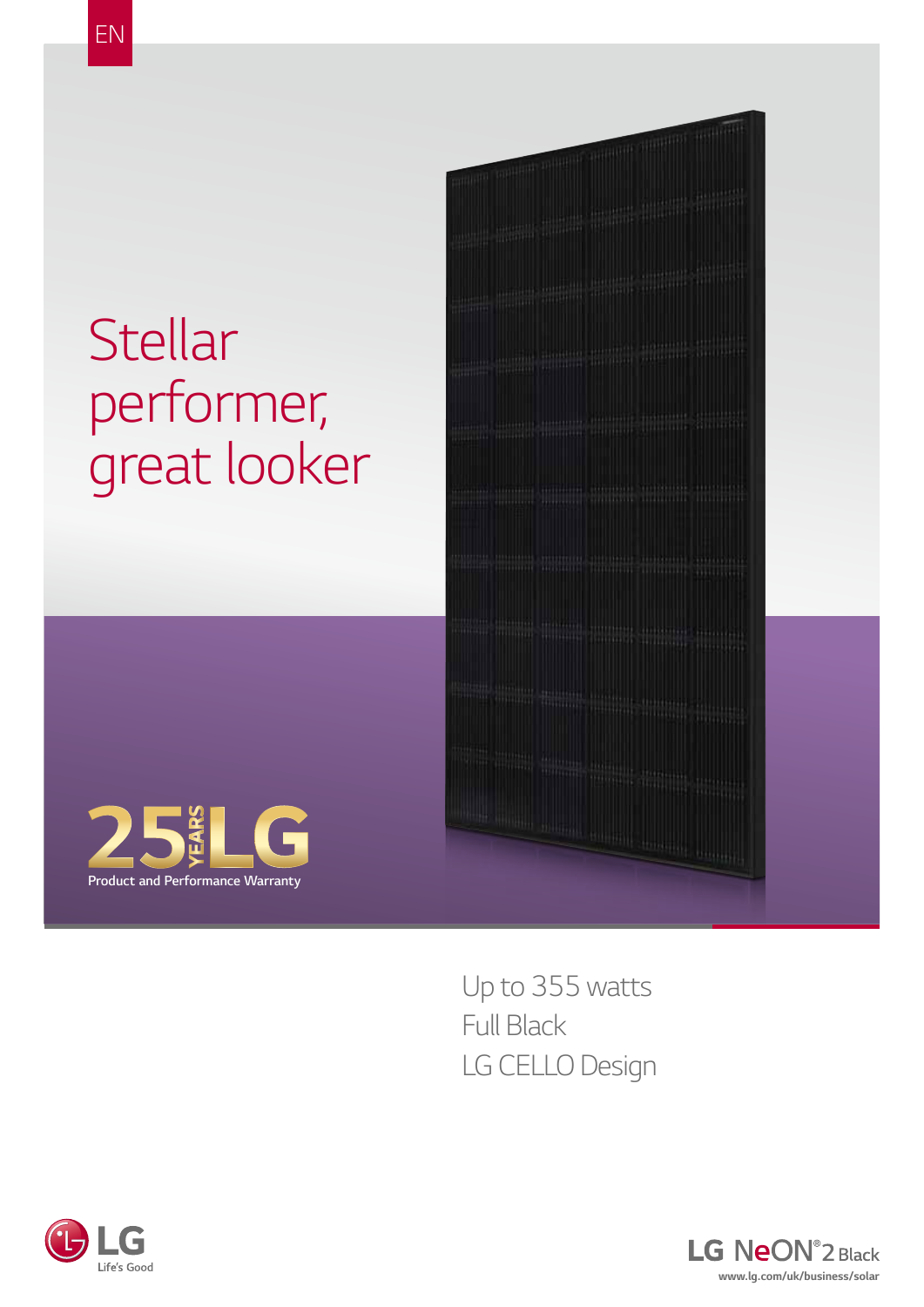### LG NeON<sup>®</sup>2 Black

## *LG NeON® 2 Black – Elegant design. Clean energy.*

*As its name suggests, the monocrystalline LG NeON® 2 Black solar module is completely black. Its discreet design means it can easily be integrated into any house roof. And the new Cello technology delivers a reliable output up to 355Wp.*

#### *Local guarantor, global security*

*LG Solar is part of LG Electronics, a global and*  financially strong company, with over 50 years of *experience.* 

**Good to know:** *LG Electronics is the warrantor for your solar modules. LG Electronics has been present in Europe with many local subsidiaries for decades.*

The Warrantor's 2019 Global Sales in Billions of US Dollars

|   |    |   |    |    |    |    |    | $\sim$ |    |    |    |    | <b>LG Electronics</b>                                                        | \$53.0bn |
|---|----|---|----|----|----|----|----|--------|----|----|----|----|------------------------------------------------------------------------------|----------|
|   |    |   |    |    |    |    |    |        |    |    |    |    | All below combined                                                           | \$26.2bn |
|   |    |   |    |    |    |    |    |        |    |    |    |    | Jinko Solar*                                                                 | \$4.1bn  |
|   |    |   |    |    |    |    |    |        |    |    |    |    | JA Solar*                                                                    | \$2.8bn  |
|   |    |   |    |    |    |    |    |        |    |    |    |    |                                                                              |          |
|   |    |   |    |    |    |    |    |        |    |    |    |    | LONGi                                                                        | \$2.5bn  |
|   |    |   |    |    |    |    |    |        |    |    |    |    | Canadian Solar*                                                              | \$2.4bn  |
|   |    |   |    |    |    |    |    |        |    |    |    |    | Trina Solar*                                                                 | \$2.4bn  |
|   |    |   |    |    |    |    |    |        |    |    |    |    | Hanwha Q Cells*                                                              | \$2.3bn  |
|   |    |   |    |    |    |    |    |        |    |    |    |    | First Solar*                                                                 | \$1.9bn  |
|   |    |   |    |    |    |    |    |        |    |    |    |    |                                                                              |          |
|   |    |   |    |    |    |    |    |        |    |    |    |    | Risen Energy*                                                                | \$1.8bn  |
|   |    |   |    |    |    |    |    |        |    |    |    |    | Sunpower/Maxeon                                                              | \$1.4bn  |
|   |    |   |    |    |    |    |    |        |    |    |    |    | Astronergy*                                                                  | \$1.0bn  |
|   |    |   |    |    |    |    |    |        |    |    |    |    | Talesun Solar*                                                               | \$0.9bn  |
|   |    |   |    |    |    |    |    |        |    |    |    |    | Suntech Power*                                                               | \$0.9bn  |
|   |    |   |    |    |    |    |    |        |    |    |    |    |                                                                              |          |
|   |    |   |    |    |    |    |    |        |    |    |    |    | GCLSI*                                                                       | \$0.8bn  |
|   |    |   |    |    |    |    |    |        |    |    |    |    | Panasonic*                                                                   | \$0.6bn  |
|   |    |   |    |    |    |    |    |        |    |    |    |    | REC Group*                                                                   | \$0.4bn  |
|   |    |   |    |    |    |    |    |        |    |    |    |    |                                                                              |          |
| 5 | 10 | 5 | 20 | 25 | 30 | 35 | 40 | 45     | 50 | 55 | 60 | 65 | *2019 Annual Financial Statements,<br>IHS Markit - PV Module supplier Top 15 |          |

#### *Excellent quality, independently tested*

You can rely on LG. We test our products with double the intensity specified in the IEC standard. This quality is valued by installers across Europe, which is why they have awarded our LG solar modules the "Top Brand PV" stamp of quality for the highest recom*mendation rates for the fourth time in a row.* 



#### *Understated elegance for beautiful roofs*

*The LG NeON® 2 Black solar module featuring a black anodized frame and black back sheet has been designed with improved*  aesthetics. Thanks to the use of thinner wires, it now looks totally black even from a distance. Its elegant design will fit *in easily with the appearance of your home and may increase its value.* 

#### *Powerful design, guaranteed robust (LG Standard)\**

*With reinforced frame design, LG NeON® 2 Black* can endure a front load up to 6,000Pa (represents snow height of normal snow *of more than 1,8 meters) and a rear load up to 5,400Pa (represents wind speed of up to 93 m/s, compare max. wind speed of Hurricane Katrina 2005 of max. 75m/s).*



\* Module fully complies with the new IEC 61215-2: 2016 test procedures which confirmed 5.400 Pa front and 4.000 Pa rear side load. LG made internal tests to confirm 6.000 Pa front and 4.000 Pa rear side load also with new IEC 61215-2: 2016 norms. Further tests are on-going. Unless these tests turn out differently, LG confirms 6.000 Pa / 5.400 Pa.<br>\*\* 1) 1st year. min. 98 %. 2) After 2nd year. max. 0.33 % p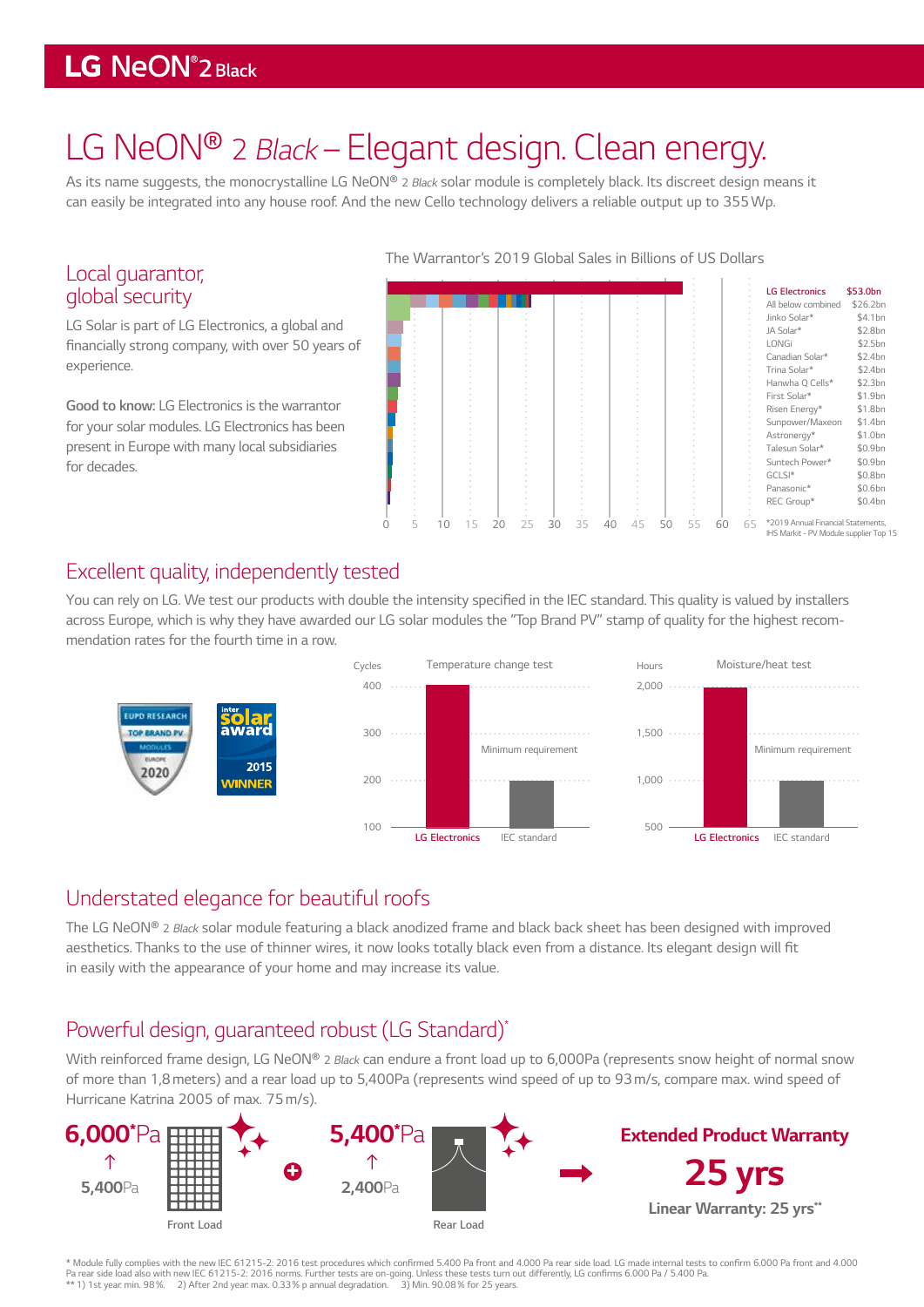# **LG NeON®2 Black**

#### *355W I 350W*

## *60 Cells*

*LG's new module, NeON® 2* **Black***, adopts CELLO* **technology.**  *CELLO* **technology replaces 3 busbars with 12 thin wires to enhance power output and reliability.** 

*NeON® 2* **Black** *demonstrates LG's efforts to increase customer*  **value beyond efficiency. It features enhanced warranty, durability,**  *performance under real environmental conditions, and aesthetic*  **design suitable for roofs.**





#### *Key Features*



#### **Enhanced Performance Warranty**

*LG NeON® 2 Black has an enhanced performance warranty. The annual degradation has fallen from -0.5%/year to -0.33%/year.*



#### **Better Performance on a Sunny Day**

*LG NeON® 2 Black now performs better on sunny days thanks to its improved temperature*  coefficient.



#### *Aesthetic Roof*

*LG NeON® 2 Black has been designed with aesthetics in mind; thinner wires that appear all black at a distance. The product can increase the value of a property with its modern design.*



#### *Double-Sided Cell Structure*

*The rear of the cell used in LG NeON® 2 Black will contribute to generation, just like the front; the*  light beam reflected from the rear of the module *is reabsorbed to generate a great amount of additional power.*

#### *About LG Electronics*

LG Electronics is a global big player, committed to expanding its operations with the solar market. The company first embarked on a solar energy source research program in 1985, supported by<br>LG Grountries. The LG NeON® (p *commitment to the industry.*